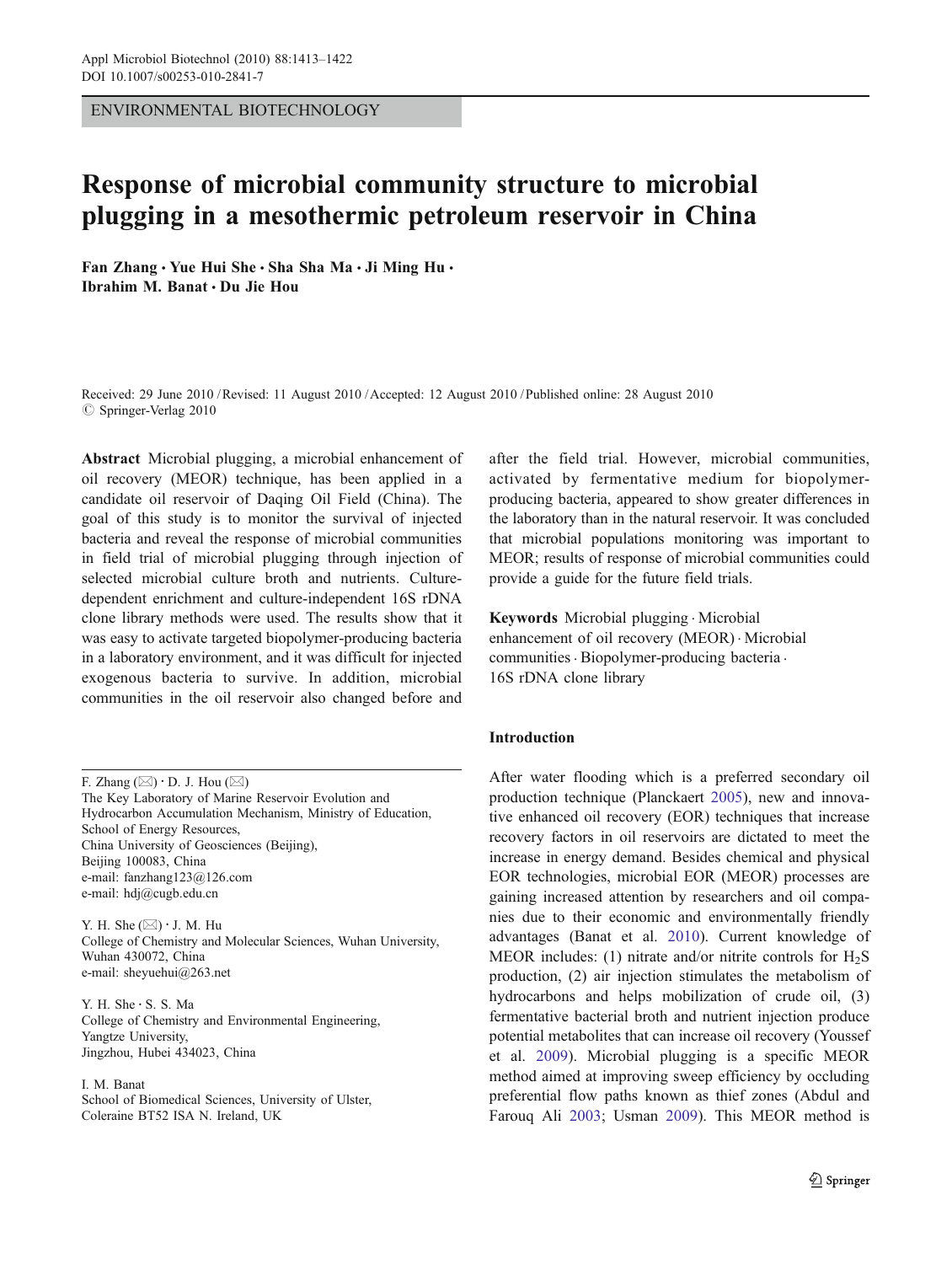based on the knowledge that fermentative broth and nutrient of microbial polymers are injected into oil reservoirs to reduce viscous fingering and stimulate the in situ growth of microorganisms in high-permeability zones, respectively (Brown et al. [2002;](#page-8-0) Khachatoorian et al. [2003](#page-8-0)).

Bacteria that are used widely in microbial plugging in laboratory and field trials are Enterobacter cloacae (Ohno et al. [1999;](#page-9-0) Nagase et al. [2001\)](#page-9-0) and Bacillus licheniformis (Yakimov et al. [1997;](#page-9-0) Maezumi et al. [1998\)](#page-8-0). Biopolymers or microbial biomass produced by these bacteria work as plugging agents to reduce flow in high-permeability zones and thereby redirect the displacement fluid into previously by-passed portions of reservoirs (Vossoughi [2000](#page-9-0); Abdul and Farouq Ali [2003\)](#page-8-0). In addition, special nutrients injected into reservoirs always preferentially reach highpermeability regions (Banat [1995\)](#page-8-0). Thus, the growth of indigenous microorganisms that can metabolize these nutrients are stimulated in high-permeability zones or dominant flow channels, which reduces the movement of water in these regions of oil reservoirs (Brown [1984](#page-8-0); Bailey et al. [2000](#page-8-0)).

Numerous laboratory studies and field trials indicate that the use of microbial plugging is effective in stimulating oil recovery (Sheehy et al. [1992](#page-9-0), Sheehy [1991;](#page-9-0) Maezumi et al. [1998;](#page-8-0) Stewart and Fogler [2001,](#page-9-0) Stewart and Fogler [2002](#page-9-0); Nagase et al. [2001,](#page-9-0) [2002](#page-9-0)). However, the main areas of investigation were related to monitoring permeability reduction of sandstone cores, increase of oil production, and reduction of water production. Few studies monitored microbial communities before and after microbial plugging to assess the effect of microbial treatments. Whether microbial communities in a reservoir under field trial will vary after the injection of fermentation broth of bacterial cultures and nutrients to stimulate the growth bacteria, remains unknown. In addition, whether targeted microbes that enhance oil recovery are activated in natural environments after injection of nutrients have not yet been quantified. Also, the existence and character of differences in microbial communities grown in laboratories versus oil reservoirs have not been measured. Answers to these questions are key factors in the assessment of microbial treatments and could formulate guides for further fieldwork to improve both understanding of the process and identify ways of enhancing its effectiveness. Therefore, a comprehensive assessment of microbial communities before and after microbial field trials is of practical importance for future applications of MEOR. The culture-independent molecular method based on 16S rDNA has been proven effective as a basis for understanding microbial communities in different environments. Studies associated with microbial communities of petroleum reservoirs have also been reported (Orphan et al. [2000;](#page-9-0) Grabowski et al. [2005](#page-8-0); Li et al. [2007;](#page-8-0) Dahle et al. [2008;](#page-8-0) Lysnes et al. [2009](#page-8-0)).

However, monitoring microbial communities during MEOR field trials has been much less reported.

A microbial plugging field trial was carried out in Daqing Oil Field (China) from December 2008 to April 2009. In order to gain insight and some answers to the above questions, wellhead samples of producing wells were collected at different time intervals before and after the field trial, and microbial communities of original samples and enrichment samples were analyzed. Changes in microbial communities due to microbial plugging were evaluated. Results would have very significant values to guide the next field trials of microbial plugging in this oil field.

## Materials and methods

#### Field site and sampling

A block of field trials with an area of  $0.72 \text{ km}^2$  is located in the north of the Daqing Oil Field (China). Oil production at this block commenced in 1964; the original oil in place (OOIP) is approximately  $175.04 \times 10^4$  t with a current OOIP recovery of 55.28%. Formation pressure increases from 11.19 MPa to 11.62 MPa, and the temperature of this reservoir is approximately 45°C. Five-spot well patterns are applied in six injection wells and 11 production wells in this block (Fig. 1).

A total of  $10,000 \text{ m}^3$  fermentative cultures of indigenous bacterium of B. licheniformis DM-1 (DQ539620) and exogenous bacterium of E. cloacae XW (EF592491) and nutrients were injected into the study reservoir from



Fig. 1 Five-spot well patterns applied in six injection wells and 11 production wells in the studied block of Daqing Oil Field (China). The white parts between wells represent the continuity of the studied reservoir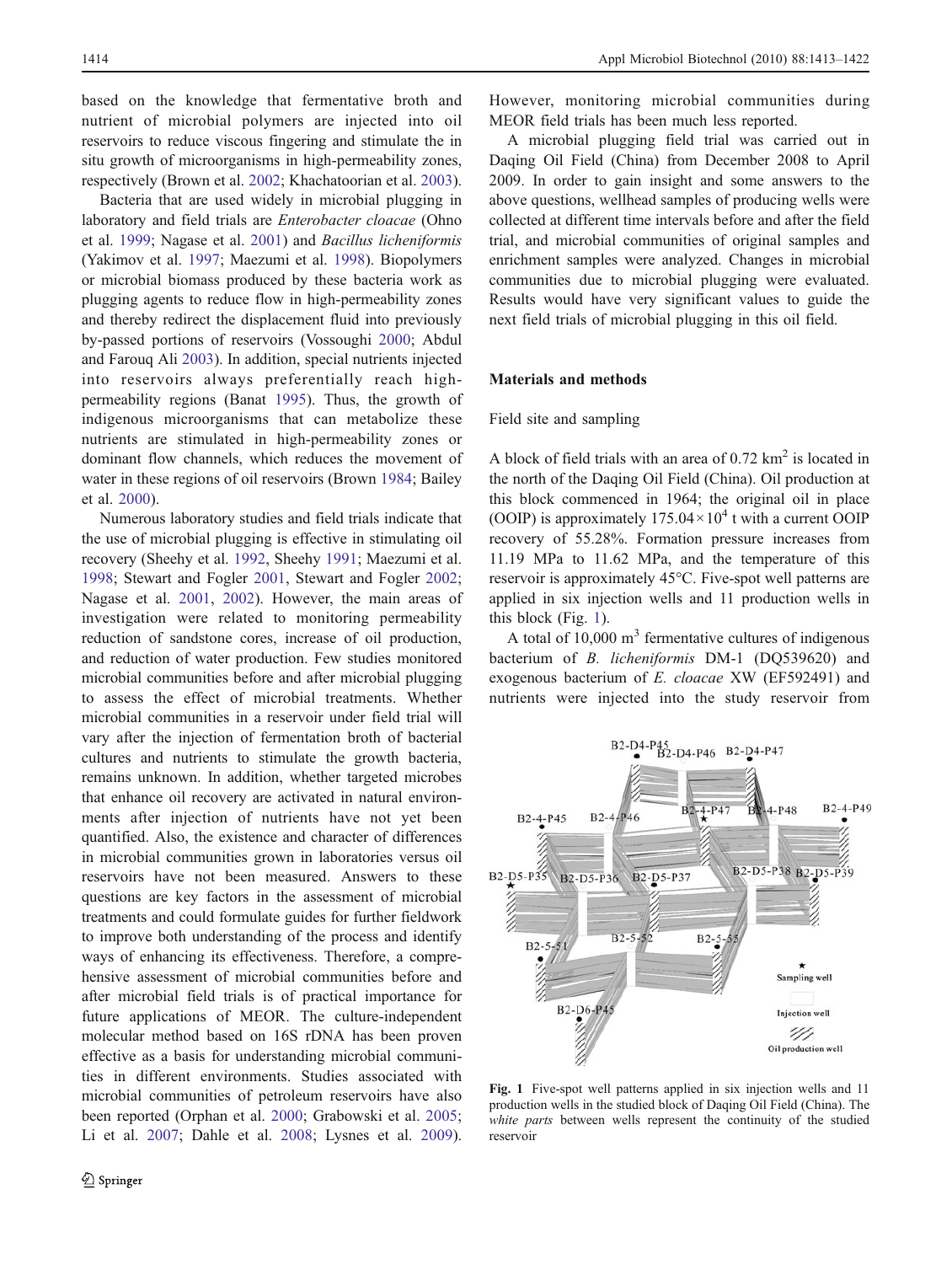December 2008 to April 2009 (data provided by Daqing Petroleum Group Ltd.). Water–oil samples were retrieved from wellheads of two production wells, B2-4-P47 and B2- D5-P35 located in the centre and fringe of the study block respectively, in October 2008, February 2009, and June 2009. Samples were collected in sterile plastic bottles and transported to the laboratory as fast as possible for culture and molecular analyses. In this study, A and B represent the production wells B2-4-P47 and B2-D5-P35, respectively; 1, 2, and 3 represent the three different sampling times (October 2008, February 2009, and June 2009).

### Enrichment of biopolymer-producing bacteria

The fermentative medium of biopolymer-producing bacteria provided by Daqing Petroleum Group Ltd. was used. The medium contains, per litre, 20 g sucrose, 2 g  $KH_2PO_4$ , 1 g MgSO<sub>4</sub>, 1 g (NH<sub>4</sub>)<sub>2</sub>SO<sub>4</sub>. The pH was adjusted to 7.0. Water–oil samples were inoculated in the proportion of 5:100  $(v/v)$ . Enrichment cultures were cultivated at 45 $\degree$ C (the reservoir temperature) and 150 rmp for 4 days.

## DNA extraction

For water–oil samples, a 50 ml sample was centrifuged  $(10,000\times g$ ; 8 min) to pellet cells, and for enrichment cultures and positive clone cultures, 2 ml samples were sufficient. Following the manufacturer's protocol for the FastDNA Spin Kit for Soil (Qbiogen, Carlsbad, CA, USA), genomic DNA was extracted from collected cells. Extracted DNA was detected by agarose gel electrophoresis.

#### Amplification of 16S rRNA gene

The 16S rDNA in the bulk DNA was amplified by the polymerase chain reaction (PCR) reacting system of 25 μl including a 2.5  $\mu$ L of 10×PCR buffer (Mg2+ plus), 10 nmol of deoxynucleotide triphosphates, 1 U Taq DNA polymerase (TakaRa), and 10 pmol of each universal bacteria-specific primer, 27F (5′- AGAGTTTGATCCTGGCTCAG -3′) and 1492r (5′-CTACGGCTACCTTGTTACG A-3′). The thermal cycler program involved an initial denaturation at 94°C for 5 min, 40 cycles of 94°C for 30 s, 56°C for 60 s, 72°C for 90 s, and a final extension step of 72°C for 10 min (Zhang et al. [2010](#page-9-0)). The amplified fragments were approximately 1,450 bp.

## Construction of 16S rRNA gene libraries

The obtained PCR products were purified with an Agarose Gel DNA Purification Kit (TianGen Biotech, Beijing, China) and ligated into a PGEM-T Easy Vector (Promega, Madison, WI, USA) as introduced by the suppliers. The ligated products were transformed into Trans1-T1 competent cells (TransGen

Biotech, Beijing, China) using chemical transformation. 50 μl cells, incubated for 1 h at 37°C, were spread on LB plates containing ampicillin (100  $\mu$ g/ml), IPTG (50 mM), and X-Gal (80 μg/ml). One hundred putative clones (white) from each plate were transferred to another labelled LB plate with ampicillin (100 μg/ml). A re-amplification, with sets of vector-specific primers T7/SP6, was taken to determine positive clones. Minimum cells of putative clones were used as templates in reaction mixtures during the re-amplification procedure. PCR products of positive clones were subjected to amplified ribosomal DNA restriction analysis (ARDRA) (Lagacé et al. [2004\)](#page-8-0) with HinfI and HaeIII (TaKaRa). Clones with identical ARDRA profiles were classified into one operational taxonomic unit (OTU). Representative clones, belonging to different OTUs, were selected for sequencing. Clone libraries were statistically evaluated by rarefaction analysis using Analytic Rarefaction 1.3 [\(http://www.uga.edu/](http://www.uga.edu/strata/software/Software.html) [strata/software/Software.html](http://www.uga.edu/strata/software/Software.html)) software in which the expected numbers of different ARDRA groups versus the numbers of positive clones in each library were calculated.

Sequencing was performed on an ABI PRISM 3730 DNA sequencer (SinoGenoMax Co., Ltd., Beijing, China). The obtained sequences were manually checked and edited using DNAMAN version 5.2.2.0. The partial sequences were submitted to the GenBank database of the National Center for Biotechnology Information (<http://www.ncbi.nlm.gov>) employing the Basic Local Alignment Search Tool algorithm to determine their phylogenetic affiliation. The sequences being the nearest neighbours of the submitted sequences were cited from the GenBank in order to construct neighbourjoining trees using DNAMAN software, version 5.2.2.0.

Nucleotide sequence accession numbers

16S rRNA gene sequences, submitted to the GenBank, have been assigned accession numbers: HM593791-HM593819 (environmental samples of production well B2-4-P47), HM593820-HM593858 (environmental samples of production well B2-D5-P35), HM593859-HM593867 (biopolymerproducing bacteria enrichments).

## Results

Biopolymer-producing bacterial enrichment cultures

Wellhead samples of the production wells B2-5-P35 and B2- 4-P45 at different sampling times were inoculated into the fermentative medium for biopolymer-producing bacteria in the laboratory. After 36 h, the concentration of bacteria reached the highest peak of 10<sup>8</sup>cells/ml through microscopic examination, and all enrichment cultures created viscous white products that did not separate by shaking the bottles,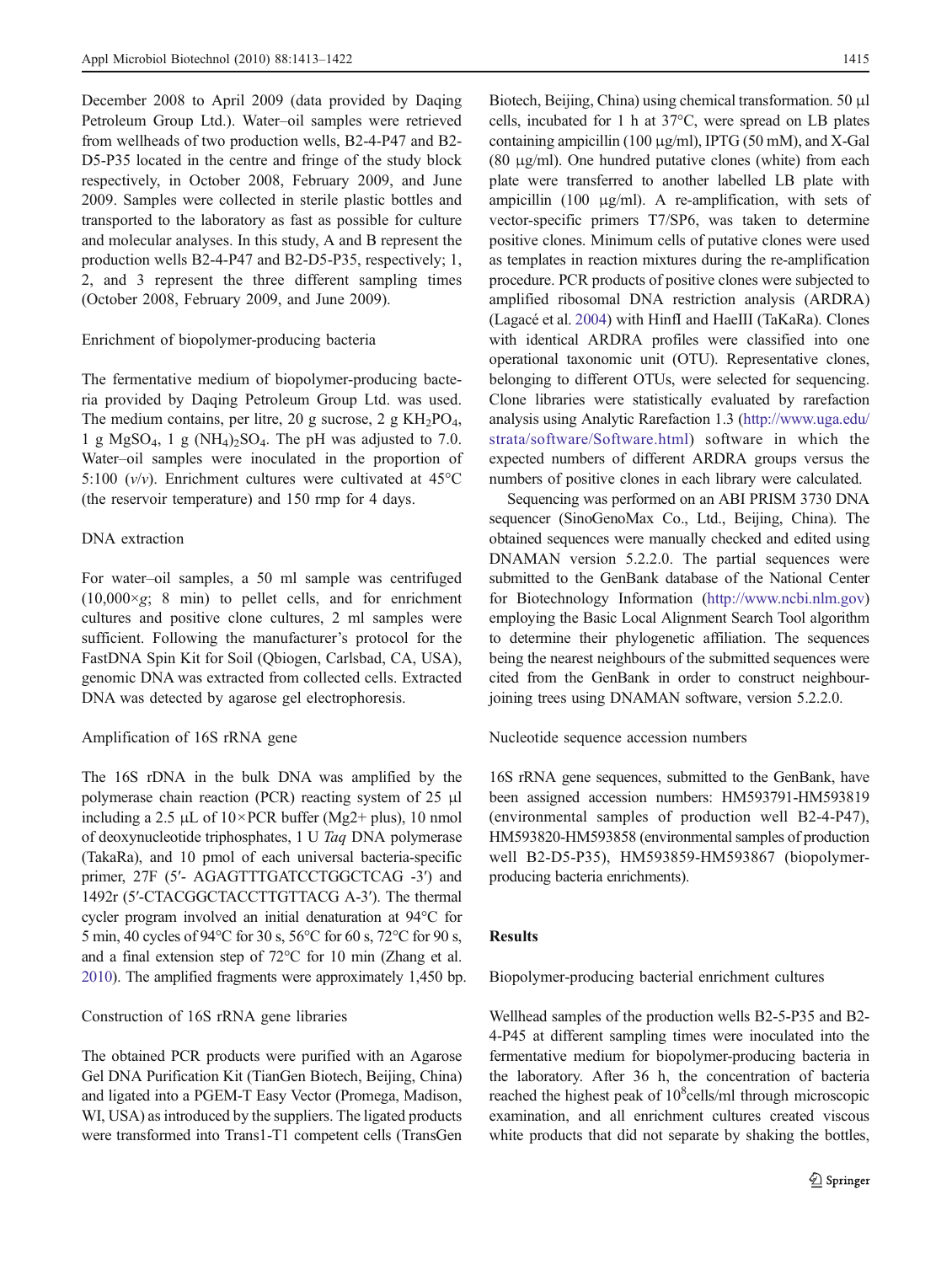which is in keeping with previous studies of biopolymerproducing bacteria (Cheng et al. [2007](#page-8-0)). Six enrichment cultures (PA1, PA2, PA3, PB1, PB2, and PB3) were obtained at 45°C successfully.

Clone libraries of biopolymer-producing bacterial enrichment cultures

Six biopolymer-producing bacterial clone libraries (PA1, PA2, PA3, PB1, PB2, and PB3) based on 16S rRNA genes were constructed. According to ARDRA of approximately 50 positive clones in each library, microbial diversity in the six clone libraries appeared low with 3–4 OTUs. The DNA sequences of microbial communities in the six clone libraries were affiliated with Brevibacillus agri, B. licheniformis, and Pseudomonas aeruginosa. All the analyzed sequences had high similarity (more than 98%) with reported cultured bacteria (Table 1). In addition, there was very little difference in microbial populations detected in the enrichment cultures of B2-D5-P35. In comparison, the enrichment cultures of B2-4-P47, during injection of fermentative cultures, microbial populations of B. lichen*iformis* replaced the dominant status of B. *agri* in the clone libraries. Before the field trial, B. licheniformis were detected in the enrichment cultures indicating the group of bacteria was indigenous. The exogenous microbial population of E. cloacae was missing from all clone libraries, which indicated that E. cloacae did not survive in the reservoir environment. The microbial group of B. agri appeared and was dominant in all enrichment cultures, suggesting that the fermentative medium applied in Daqing Oil Field was able to support the growth of the indigenous bacterium *B. agri* in the laboratory.

Microbial diversity in the oil reservoir before the field trial of microbial plugging

Before microbial plugging, two clone libraries (A1 and B1) of wellhead samples of the production wells of B2-4-P47 and

B2-D5-P35 were constructed to represent microbial communities in the oil reservoir. According to ARDAR of approximately 100 positive clones in each library, sequences in the clone libraries A1 and B1 were assigned to nine and 16 unique phylotypes, respectively.

Clone library A1 was, on the whole, dominated by sequences affiliated with *Brevundimonas*, which is followed by Thauera and Uncultured Candidate division. The other closest bacteria related to A1 are displayed in Fig [2](#page-4-0). The closest bacteria affiliated with clone library B1 were less similar to those in the A1 library; uncultured bacteria occupying the greater percentage of the diversity but also included Bacteroidetes. Sequences affiliated with cultured bacteria were Hyphomonas polymorpha, Agrobacterium, and Sulfuricuruum (Fig. [3](#page-5-0)).

Microbial diversity in the oil reservoir during the field trial of microbial plugging

Microbial plugging was carried out from December 2008 to April 2009. Samples of both studied production wells were collected on February 27, 2009. Based on ARDAR of 200 positive clones, two clone libraries (A2 and B2) containing 8 and 16 unique phylotypes, respectively, were constructed. The major groups of phylotypes in the clone library A2 were Brevundimonas, Pseudomonas, and uncultured Bacteroidetes bacterium (Fig. [2](#page-4-0)). The dominant microbial communities of B2 were Pseudomonas stutzeri, Brevundimonas, Sphingomonas, and uncultured bacterium (Fig. [3](#page-5-0)).

Microbial diversity in the oil reservoir after the field trial of microbial plugging

Two last clone libraries (A3 and B3) with 12 and 8 OTUs, respectively, were constructed from the samples collected 2 months after microbial plugging. Pseudomonas-affiliated sequences in A3 were abundant; other bacterial communities of A3 were benzene mineralizing consortium, Sphingomonas, and candidate division (Fig. [3\)](#page-5-0). Dominant microbial commu-

| Closest cultured strains           | Identity $(\% )$ | Clone libraries               |                 |                 |                  |                  |                  |
|------------------------------------|------------------|-------------------------------|-----------------|-----------------|------------------|------------------|------------------|
|                                    |                  | PA <sub>1</sub>               | PA <sub>2</sub> | PA <sub>3</sub> | P <sub>B</sub> 1 | P <sub>B</sub> 2 | P <sub>B</sub> 3 |
|                                    |                  | Richness <sup>a</sup> $(\% )$ |                 |                 |                  |                  |                  |
| Brevibacillus agri AB039334        | 99               |                               |                 |                 | 69               | 77               | 74               |
| Brevibacillus agri AY319301        | 99               | 69                            | 7               | 41              | 8                | 11               | 12               |
| <i>Brevibacillus agri</i> FJ592179 | 99               |                               |                 |                 | 9                |                  |                  |
| Bacillus licheniformis EU344793    | 99               |                               |                 |                 | 14               | 12               |                  |
| Bacillus licheniformis EU718490    | 99               |                               | 9               | 13              |                  |                  |                  |
| Bacillus licheniformis EU373408    | 99               | 23                            | 84              | 34              |                  |                  |                  |
| Pseudomonas aeruginosa GQ180118    | 99               |                               |                 | 12              |                  |                  |                  |

Table 1 Closest cultured strains for clone libraries of biopolymer-producing bacterial enrichment cultures

<sup>a</sup> The percentage of clone numbers of each OUT occupied the whole positive clones in a library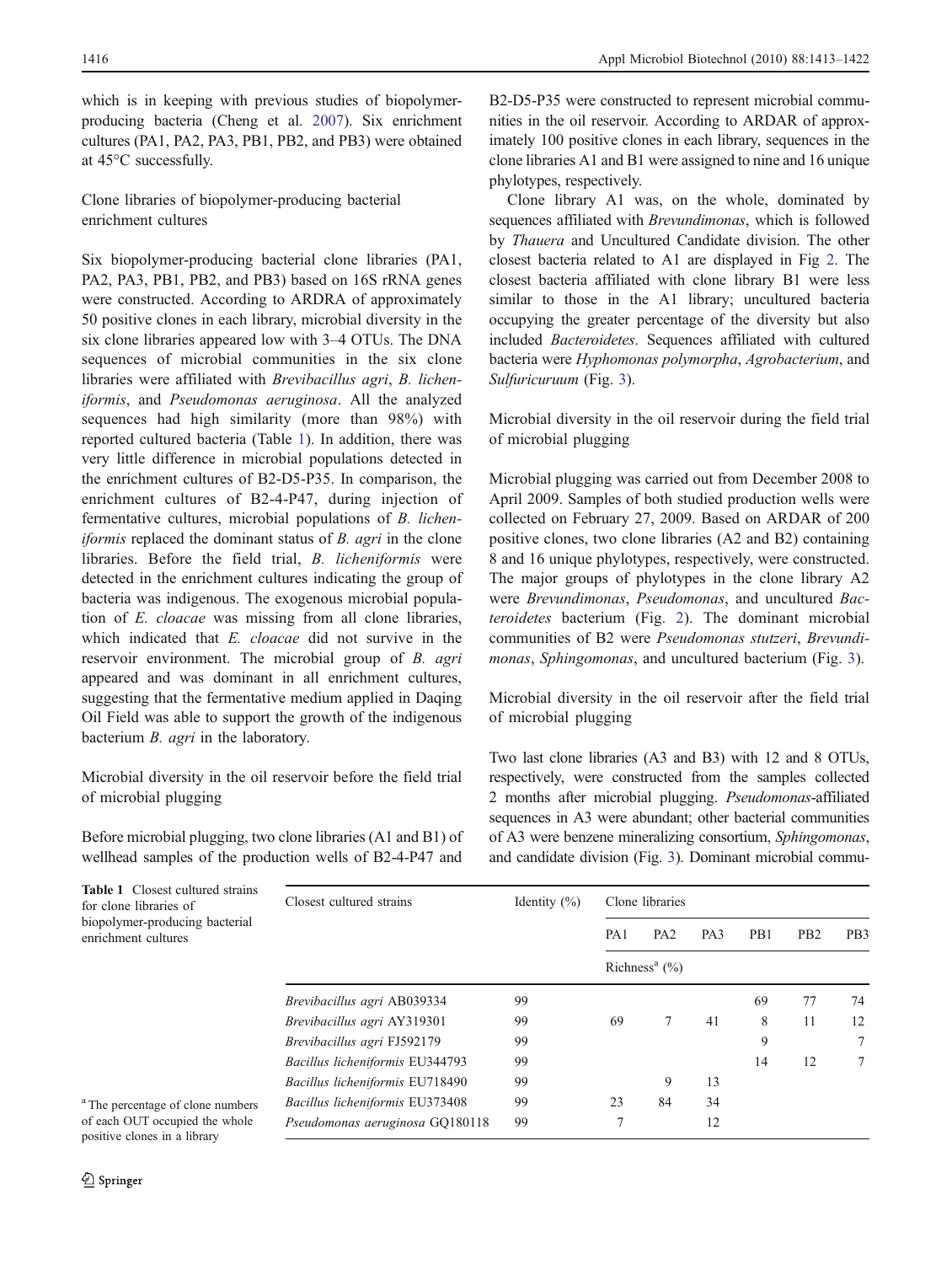<span id="page-4-0"></span>Fig. 2 Phylogenetic tree of bacteria 16S rDNA phylotypes of clone libraries A1, A2, and A3 constructed from oil–water samples from oil production well of B2-4-P47. The tree was based on partial 16S rDNA genes (approximately 800 bp) and the nearest clones retrieved from GenBank database. Bootstrap values (>60%) are attached at branch points. The scale bar represents 5% estimated sequence divergence



nities in B3 were Acinetobacter and Sphingomonas and uncultured bacterium.

Rarefaction curves analysis

Rarefaction curves of the clone libraries of six enrichment cultures and six oil–water samples tended to approach the saturation plateau at the range of 50 and 100 positive clones, respectively, indicating that collected positive clones in libraries could well cover the diversity of bacteria (Figs. [4](#page-6-0) and [5](#page-6-0)).

Response of microbial community structure to microbial plugging

Microbial communities in the samples of the two studied wells varied regularly. For the samples from Well B2-4- P47, uncultured bacteria-affiliated sequences were identi-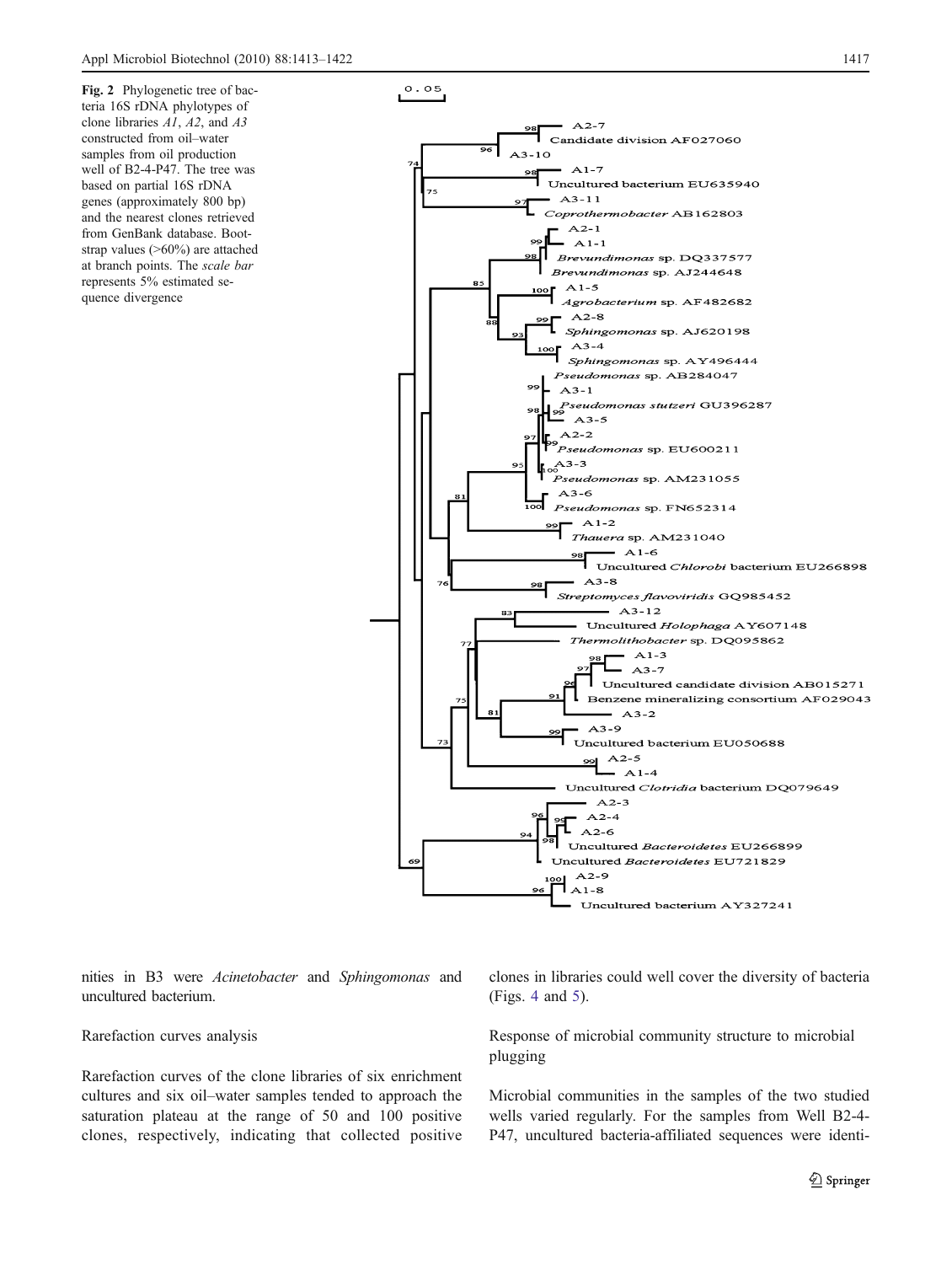<span id="page-5-0"></span>Fig. 3 Phylogenetic tree of bacteria 16S rDNA phylotypes of clone libraries B1, B2, and B3 constructed from oil–water samples from oil production well of B2-D5-P35. The tree was based on partial 16S rDNA genes (approximately 800 bp) and the nearest clones retrieved from GenBank database. Bootstrap values (>60%) are attached at branch points. The scale bar represents 5% estimated sequence divergence



fied in clone libraries A1, A2, and A3 at 16%, 13%, and 25% of the total population, respectively. Before microbial plugging, few sequences was assigned to Pseudomonas in clone library A1, but after the field trial, the ratio of Pseudomonas-affiliated sequences rose to 13% in clone library A2 and reached 56% in the A3 library. Similarly, Sphingomonas-affiliated bacteria were not detected in the samples collected before the field trial, but after microbial plugging in the reservoir, Sphingomonas-affiliated sequences appeared in clone library A2 (1%) with an increase to 11% in clone library A3. By contrast, Brevundimonasaffiliated sequences were predominant in the A1 (71%) and A2 (61%) clone libraries; however, in the A3 library, Brevundimonas-affiliated sequences disappeared (Fig. [6\)](#page-7-0), which indicated that with the injection of fermentative medium for biopolymer producing bacteria in the oil reservoir microbial communities of Pseudomonas and Sphingomonas were activated while the growth of Brevundimonas was inhibited.

For the samples from Well of B2-D5-P35, uncultured bacteria accounting for 84% of all sequences in clone library B1 were absolutely dominant before microbial plugging, but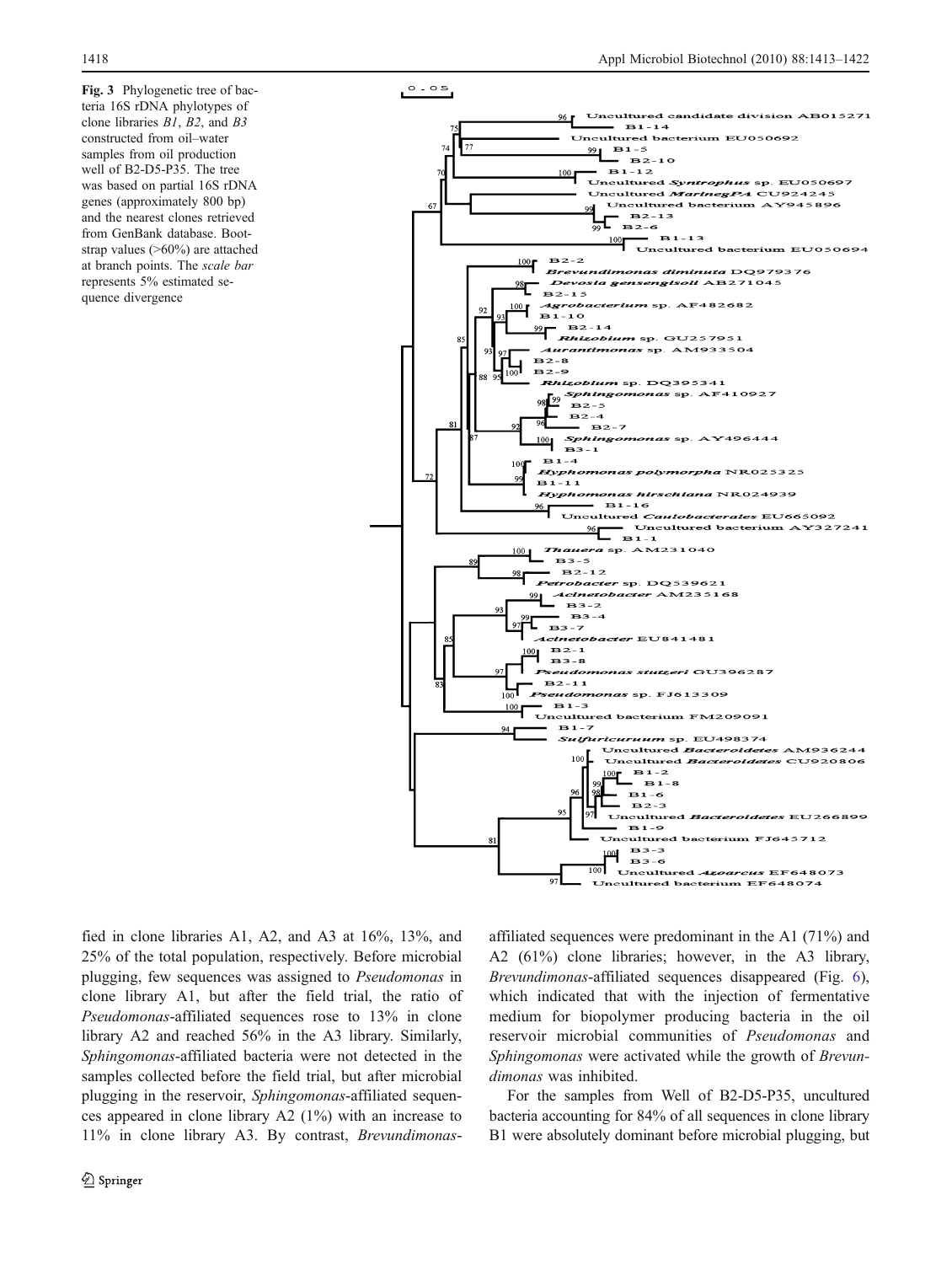<span id="page-6-0"></span>

Fig. 4 Rarefaction analysis of 16S rRNA gene positive clones for clone libraries of biopolymer producing bacterial enrichment cultures PA1, PA2, PA3, PB1, PB2, and PB3 using software of Analytic Rarefaction

the fraction of uncultured bacteria-affiliated sequences dropped tremendously to 20% after the field trial, suggesting that the nutrients injected to the studied oil reservoir selectively enhanced the growth of cultured bacteria, as the cultured degree of microbial communities in the oil reservoir was improved. The stimulated cultured bacterial communities were primarily composed of Sphingomonas, Pseudomonas, and Acinetobacter. Although no Sphingomonas, Pseudomonas, and Acinetobacter lineages were detected in the sample before the field trial, Sphingomonas-affiliated sequences appeared in the B2 and B3 libraries, representing 18% and 33% of total sequences, respectively; a large proportion of the sequence (42%) in the B2 library was related to Pseudomonas, but the proportion decreased to 3% in the B3 library; Acinetobacter lineage were only detected in the sample collected 2 months after microbial plugging commenced, with a significant contribution (44%) to the B3 library (Fig. [6](#page-7-0)).

## Discussion

The principal contributions of this study were to detect the growth of injected bacteria, find out the response of microbial communities to microbial plugging in the studied oil reservoir, and identify the differences between microbial communities



Fig. 5 Rarefaction analysis of 16S rRNA gene positive clones for clone libraries of oil–water samples of A1, A2, A3, B1, B2, and B3 using software of Analytic Rarefaction

activated in the laboratory and in the natural environment by applying microbial molecular study methods.

It is undeniable that experimental studies, carried out in the laboratory, provide basic parameters to guide applications in various fields; however, it is also notable that results obtained from actual performance are not always similar with those obtained in the laboratory due to environmental factors that are unaccounted in the laboratory. In this study, microbial communities of B. agri, B. licheniformis, and P. aeruginosa appeared in enrichment cultures of biopolymer producing bacteria in the laboratory, offering further support that the fermentative medium can activate the growth of the targeted bacterium B. licheniformis. Compared with the microbial communities activated in the laboratory, bacteria activated in the studied oil reservoir were different; they included Pseudomonas, Sphingomonas, and Acinetobacter, but no B. licheniformis appeared. Reasons for the discrepancies likely relate to neglect the complex environmental factors of oil reservoirs. Firstly, the most easily overlooked environmental factor is strata pressure. Studies focusing on the effects of high pressures on extremely thermophilic deep-sea bacteria indicate that pressure exerts dominant control on the physiological behaviour and viability of the studied bacteria (Canganella et al. [1997;](#page-8-0) Bartlett [2002](#page-8-0); Kaye and Baross [2004;](#page-8-0) Boonyaratanakornkit et al. [2007](#page-8-0)). In the case of oil reservoirs, a depth of approximately 2,000 m beneath the earth's surface has a pressure of 11.62 Mpa. Therefore, the environmental factor of strata pressure needs to be considered in the laboratory. Secondly, oxygen content is another environmental factor often neglected. In general, oil reservoirs, before exploitation, are identified as anaerobic environments; hence, they harbor mainly anaerobic and facultative microorganisms (Youssef et al. [2009\)](#page-9-0). After being subjected to drilling and various production operations, oil reservoirs experience changes in oxygen content. As a result, microbial communities, especially those inhabiting the areas near the injecting wells, change in accordance with the change in oxygen environment (Lysnes et al. [2009\)](#page-8-0). The studied oil reservoir has been producing oil for approximately 45 years; hence, oxygen contents in different parts of the reservoir are unknown and complex. However, enrichment cultures in the laboratory were carried out in stable aerobic conditions, leading to preferential growth of aerobic biopolymer-producing communities. Thirdly, cure oil and formation water appears to be another contributing environmental factor. The main fluids in oil reservoirs are cure oil and formation water, the former acting as a carbon or nitrogen source and the latter containing various volatile organic acids, salts and trace elements, which are believed to sustain the growth of a large number of isolates (Barth and Riis [1992](#page-8-0); Magot et al. [2000;](#page-8-0) She et al. [2010](#page-9-0)). In this study enrichment cultures were grown in the freshwater medium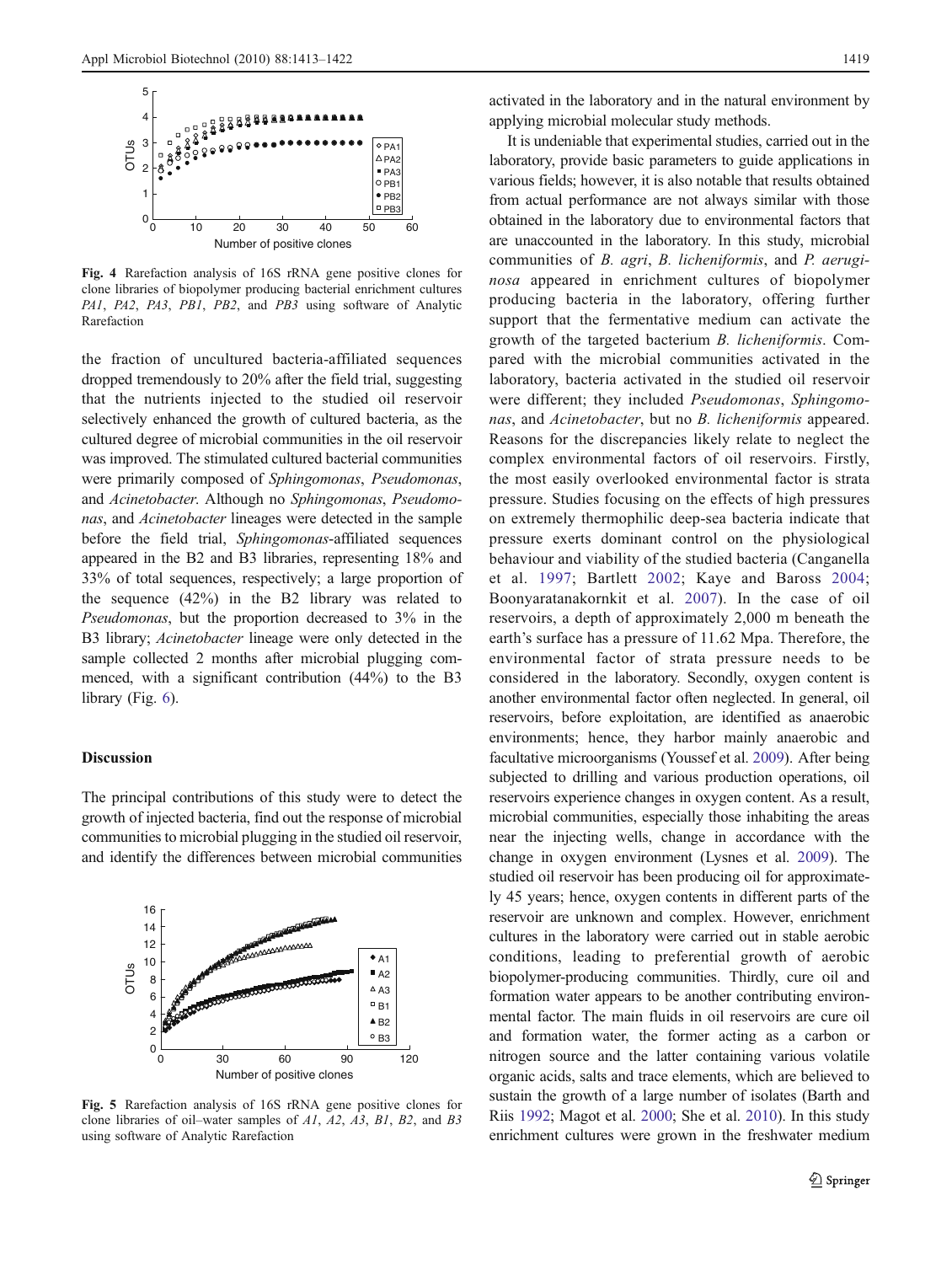<span id="page-7-0"></span>Fig. 6 Relative abundances of bacterial community compositions in water–oil samples retrieved from wellheads of two production wells, B2-4-P47 and B2-D5-P35, in October 2008, February 2009, and June 2009, revealing the response of microbial communities before and after a field trial of microbial plugging in Daqing Oil Field (China)



without considering the chemical compositions of crude oil and formation water, possibly contributing to the appearance of different microbial communities.

Before microbial plugging, microbial communities present in the two samples collected from different wells in the same block appeared different; in addition, after microbial plugging, activated microbes in the two wells were also different, which might be caused primarily by the complexity of sedimentary structures, diversity of diagenesis, and heterogeneity. The studied block contained approximately 17 layers (PI1-PI17). The targeted layer of production well B2-D5-P35 was PI5-7 while for B2-4-P47 it was PI1-4 (data were provided by the Daqing Oil Field). The difference in targeted layers means a difference in the inhabiting environments, methods of injecting nutrients, types of microbes in situ and types of microbes capable of growth or activation. Although activated microbial communities were not the predicted ones, oil production in the studied block increased by approximately 2,000 t (data provided by Daqing Petroleum Group Ltd.). Previous reports showed that Pseudomonas sp., known to degrade oil, can decrease oil viscosity (Jinfeng et al. [2005](#page-8-0)), and members of the genus Acinetobacter produce the most commonly used bioemulsifier called emulsan (Rosenberg and Ron [1999\)](#page-9-0), which suggested that their presence among the activated microbial communities may have had the ability to enhance oil recovery.

Molecular analysis methods have emerged as important tools for discovering the microbial diversity of environ-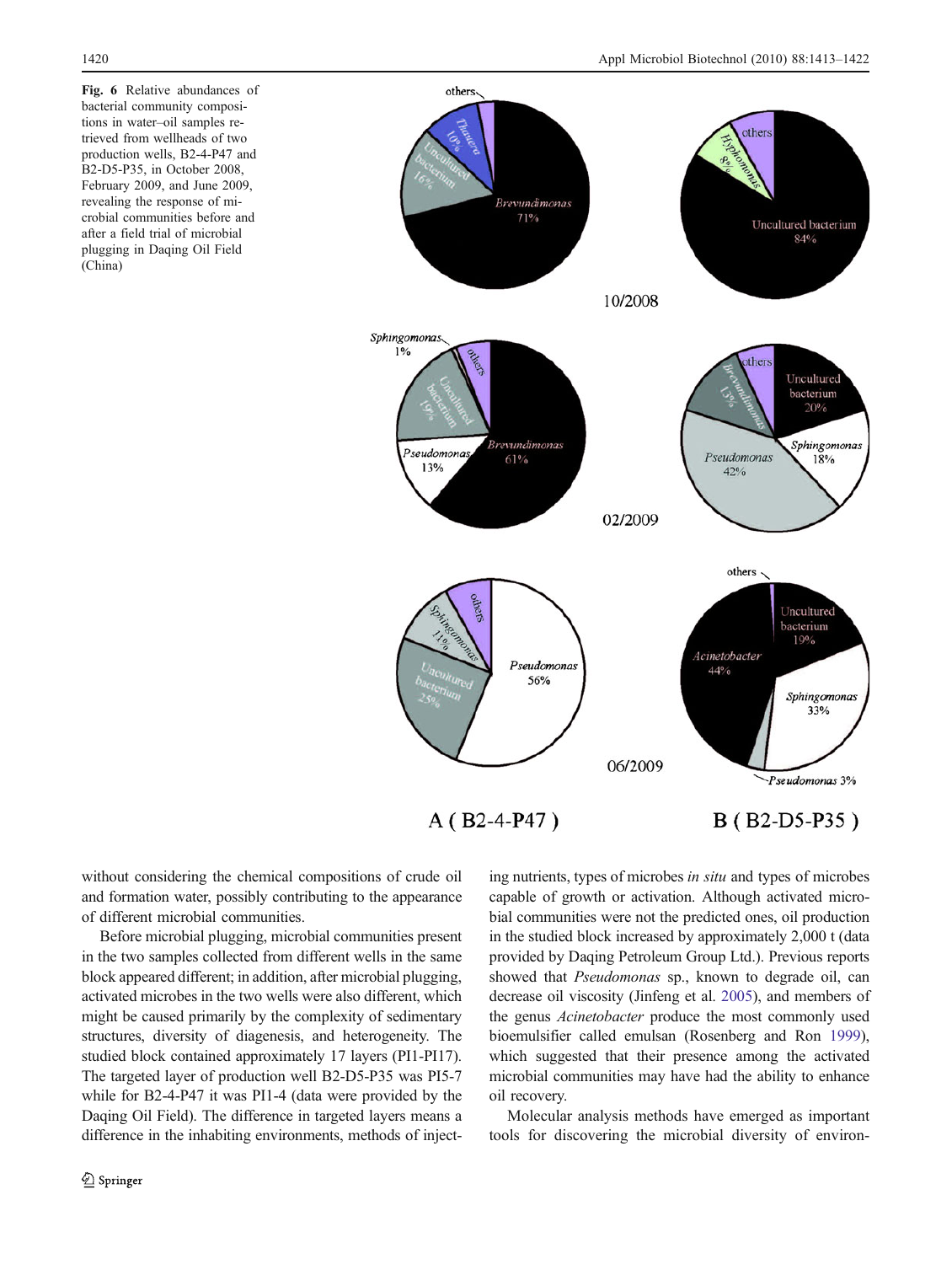<span id="page-8-0"></span>mental populations. However, each method used has advantages and limitations (Cottrell et al. 2005). In this study, *B. agri* and *B. licheniformis* groups grew dominantly in the clone libraries of enrichment cultures, indicating these groups of microbes inhabited in the wellhead samples; however, B. agri and B. licheniformis-affiliated sequences were absent in the clone libraries of the wellhead samples. In addition, before microbial plugging, sequences belonging to Pseudomonas and Acinetobacter were not captured in clone libraries, while after microbial plugging; those microbial groups were activated and appeared. This showed that the various methods used have different types of biases in procedures of extraction of DNA (Feinstein et al. 2009), PCR amplification (Sipos et al. [2010](#page-9-0)), and TA clones (Taylor et al. [2007](#page-9-0)). Therefore, it is inevitable that some microbial groups will be missed using some techniques, especially, those having low abundance within the environmental samples. Pham et al. [\(2009](#page-9-0)) suggested that it is useful to apply more than one technique in microbial diversity studies.

In conclusion, given the environmental complexity of oil reservoirs, microbial communities in every layer of a reservoir appear to be different, and simulating the entire natural environment of an oil reservoir is infeasible. Activation of targeted bacterial communities is more difficult and survival of exogenous is lower in oil reservoirs than in the library. Thus, the performance of field trials of MEOR is not as easily measured as the enrichment culture and core tests carried out in the laboratory. Taking into account these differences, monitoring microbial communities in the reservoir before and during field applications may be a useful tool in monitoring the likelihood of occurrence or progression of MEOR activity and may become an essential guide for MEOR applications.

Acknowledgments This study was sponsored by the 863 Program (No. 2008AA06Z204) of the Ministry of Science and Technology, the National Natural Science Foundation (No.50974022) in P.R.China, and the program (No. DQYT-0503003-2006-JS-10257) of Daqing Oilfield Limited Liability Company of China National Petroleum Corporation. The authors wish to thank Engineers in the Daqing Oil Field, for kindly collecting samples and providing geo-materials of the studied block.

## **References**

- Abdul HJ, Farouq Ali SM (2003) Combined polymer and emulsion flooding methods for oil reservoirs with a water leg. J Can Pet Technol 42:35–40
- Bailey SA, Bryant RS, Duncan KE (2000) Design of a novel alkalophilic bacterial system for triggering biopolymer gels. J Ind Microbiol Biotechnol 24:389–395
- Banat IM (1995) Biosurfactants production and use in microbial enhanced oil recovery and pollution remediation: a review. Bioresour Technol 51:1–12
- Banat IM, Franzetti A, Gandolfi I, Bestetti G, Martinotti MG, Fracchia L, Smyth TJ, Marchant R (2010) Microbial biosurfactants production, applications and future potential. Appl Microbiol Biotechnol 87:427–444
- Barth T, Riis M (1992) Interactions between organic acid anions in formation waters and reservoir mineral phases. Org Geochem 19:455–482
- Bartlett DH (2002) Pressure effects on in vivo microbial processes. Biochim Biophys Acta 1595:367–381
- Boonyaratanakornkit BB, Miao Li Yan, Clark DS (2007) Transcriptional responses of the deep-sea hyperthermophile Methanocaldococcus jannaschii under shifting extremes of temperature and pressure. Extremophiles 11:495–503
- Brown LR (1984) Method for increasing oil recovery. U. S. Patent Office. Patent No. 4,475,590
- Brown LR, Vadie AA, Stephens JO (2002) Slowing production decline and extending the economic life of an oil field: New MEOR technology. SPE Res Eval Eng 5:33–41
- Canganella F, Gonzalez JM, Yanagibayashi M, Kato C, Horikoshi K (1997) Pressure and temperature effects on growth and viability. Arch Microbiol 168:1–7
- Cheng J, Li W, Zhang J, Wu J, Yang Z, Gou C (2007) Studies on the pilot test with microbial profile modification after polymer flooding in Daqing Oilfield. IPTC 11227. Proceedings of International Petroleum Technology Conference. Dubai, U. A. E
- Cottrell MT, Waidner LA, Yu LY, Kirchman DL (2005) Bacterial diversity of metagenomic and PCR libraries from the Delaware River. Environ Microbiol 7:1883–1895
- Dahle H, Garshol F, Madsen M, Birkeland NK (2008) Microbial community structure analysis of produced water from a hightemperature North Sea oil-field. Antonie Leeuwenhoek 93:37–49
- Feinstein LM, Sul WJ, Blackwood CB (2009) Assessment of bias associated with incomplete extraction of microbial DNA from soil. Appl Environ Microbiol 75:5428–5433
- Grabowski A, Nercessian O, Fayolle F, Blanchet D, Jeanthon C (2005) Microbial diversity in production waters of a lowtemperature biodegraded oil reservoir. FEMS Microbiol Ecol 54:427–443
- Jinfeng L, Lijun M, Bozhong M, Rulin L, Fangtian N, Jiaxi Z (2005) The field pilot of microbial enhanced oil recovery in a high temperature petroleum reservoir. J Pet Sci Eng 48:265–271
- Kaye JZ, Baross JA (2004) Synchronous effects of temperature, hydrostatic pressure, and salinity on growth, phospholipid profiles, and protein patterns of four Halomonas species isolated from deep-sea hydrothermal-vent and sea surface environments. Appl Environ Microbiol 79:6220–6229
- Khachatoorian R, Petrisor IG, Kwan CC, Yen TF (2003) Biopolymer plugging effect: Laboratory-pressurized pumping flow studies. J Pet Sci Eng 38:13–21
- Lagacé L, Pitre M, Jacques M, Roy D (2004) Identification of the bacterial community of maple sap by using amplified ribosomal DNA (rDNA) restriction analysis and rDNA sequencing. Appl Environ Microbiol 70(4):2052–2060
- Li H, Yang SZ, Mu BZ, Rong ZF, Zhang J (2007) Molecular phylogenetic diversity of the microbial community associated with a high-temperature petroleum reservoir at an offshore oilfield. FEMS Microbiol Ecol 60:74–84
- Lysnes K, Bødtker G, Torsvik T, Eva Ø, Bjørnestad ES (2009) Microbial response to reinjection of produced water in an oil reservoir. Appl Environ Microbiol 83:1143–1157
- Maezumi S, Ono K, Shutao HK, Chao ZS, Enomoto H, Hong CX (1998) The MEOR field pilot in Fuyu Oilfield, China: a status review. Proceedings of 19th IEA Workshop and Symposium, Carmel, CA. International Energy Agency, Paris, France
- Magot M, Ollivier B, Patel BKC (2000) Microbiology of petroleum reservoirs. Anton Leeuw Int J G 77:103–116